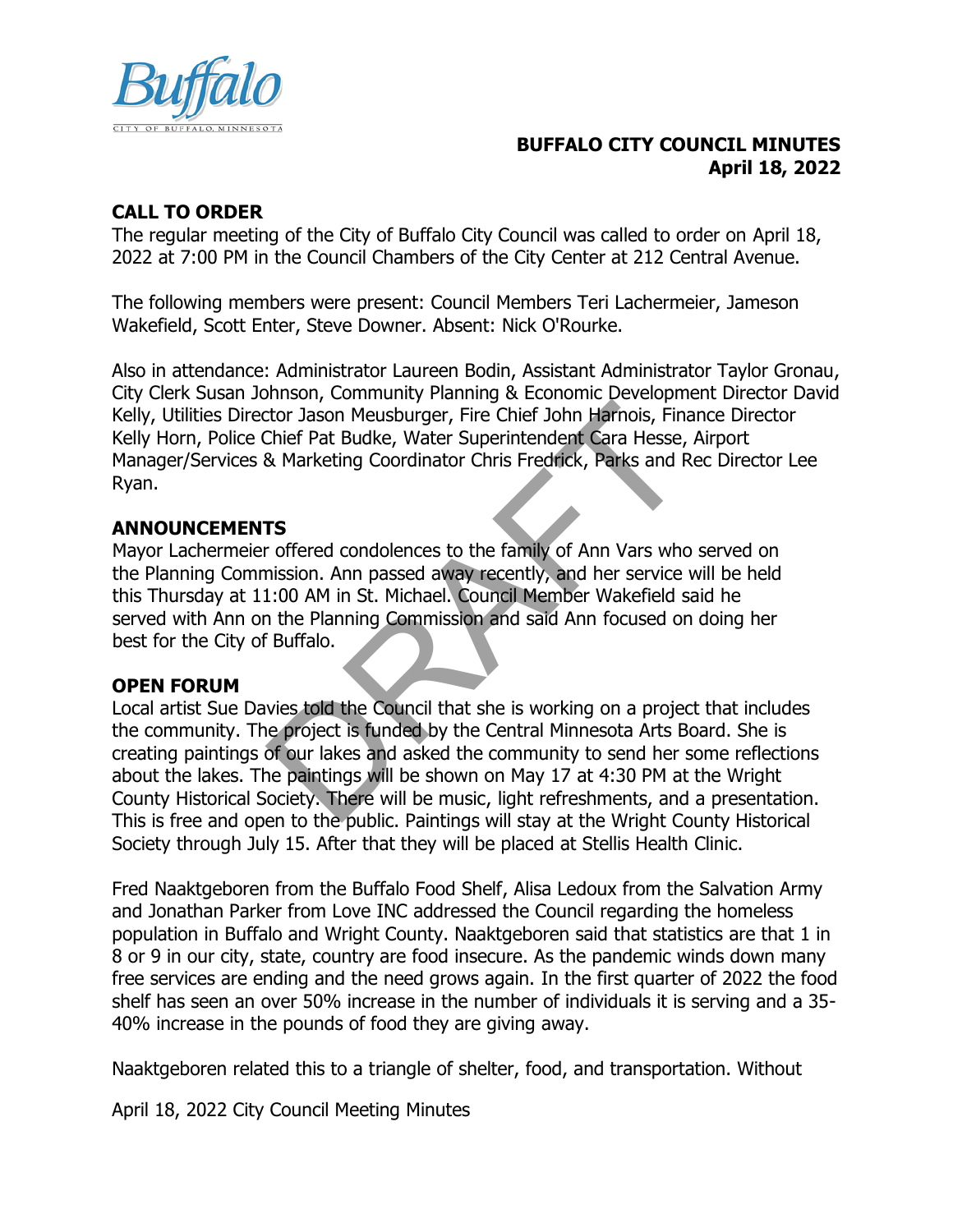those three people are struggling. This is a growing problem, and we want to bring awareness and education to the issue.

Alisa Ledoux gave her personal story that led her to work for the Salvation Army. She stressed seeing the individuals not the situations. She reiterated the growing needs of homeless people in Buffalo and Wright County. Salvation Army helps with gas cards, food, hotels, checking in on shut ins. She asked Council to review the information provided.

Jonathan Parker of Love INC shared the following numbers: 5, 29, 0, 1, 11,000. He explained this means 5 months, 29 homeless persons, 0 emergency shelters, 1 adult drug treatment center for those over 18 years of age in Wright County and \$11,000 in hotel rooms. In the last five months, Love INC and the Salvation Army provided shelter for these people. He reviewed the fund to help provide for the homeless. He said there is a need for emergency housing in Wright County.

Parker said that while there is a need for emergency housing and provision, housing alone is not the answer. He feels it's a multi-layer problem and the problems need to be addressed concurrently. The trend is going up nationally and we need to be prepared.

#### **AGENDA ADDITIONS-NEW BUSINESS**

Authorization to Purchase Chassis for 2023 Street Department Truck USIC Agreement for Locating Service

### **COUNCIL REPORTS AND RECOGNITION**

Student Council Liaison Scherber reported that the Knowledge Bowl Team Varsity 2 won first place at state competition and Varsity 1 won tenth place. Drumline won first in their drumline competition in Rochester. Spring play is next week, and spring sports are underway. This week is Unified Week where the school focuses on inclusion. He reviewed the fund to help provide for the homele<br>gency housing in Wright County.<br>ille there is a need for emergency housing and prov<br>swer. He feels it's a multi-layer problem and the pre<br>ently. The trend is going up nat

Council Member Wakefield thanked those who attended the porkchop scholarship feed. Over 900 porkchops were served.

Council Member Downer mentioned the email alerts he received through the new website. Utility billing customers can get a \$35 tree rebate-first come first serve, \$50 rebate for irrigation system tune ups, new water fill station at Civic Center for bulk water, Lift Station 15 critical infrastructure was updated with ARPA funds.

### **CONSENT AGENDA**

Approval of April 4 Meeting Minutes Approval of Claims Listings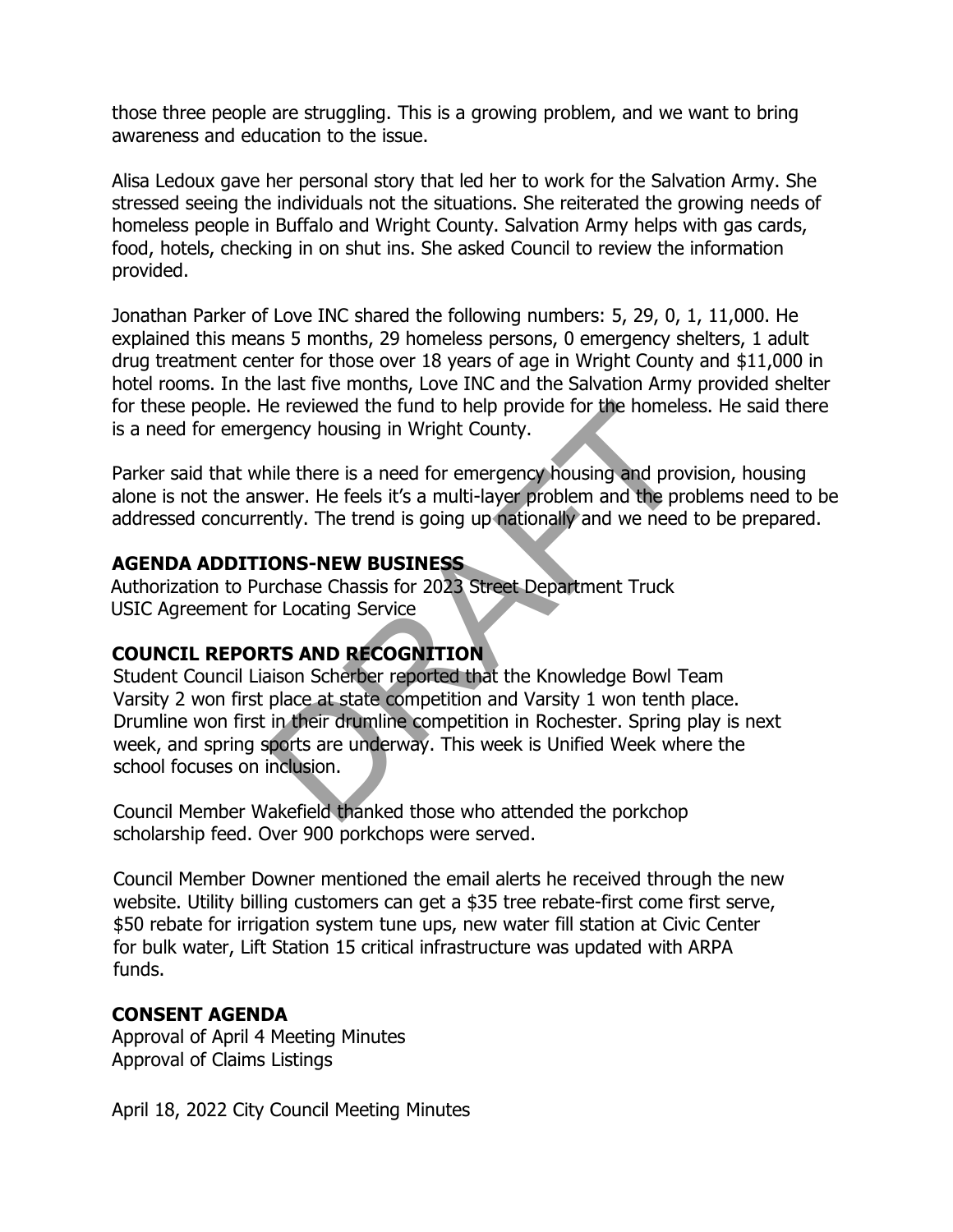#### Council Meeting ~ 04/18/2022

| <b>Payroll Dates</b><br>03/20/2022 - |                   | <b>Paid Date</b>                      |                |                      |
|--------------------------------------|-------------------|---------------------------------------|----------------|----------------------|
| 04/02/2022                           |                   | 4/7/2022                              | Payroll =      | \$303,990.46         |
|                                      |                   | Payroll Withholding ~ Incl in Payroll |                |                      |
| <b>A/P Check Runs</b>                | <b>EFT/DRAFTS</b> | <b>Checks</b>                         | Total          | <b>Check Numbers</b> |
| 03.30.2022                           |                   | \$12,000.00                           | \$12,000.00    | 126812               |
| 04.04.2022                           |                   | \$41,820.00                           | \$41,820.00    | 126814               |
| 04.07.2022                           | \$128,676.02      | \$16,006.57                           | \$144,682.59   | 126832-126847        |
| 04.13.2022                           |                   | \$2,718.56                            | \$2,718.56     | 126848-126864        |
| 04.13.2022                           | \$880,344.06      |                                       | \$880,344.06   |                      |
| 04.13.2022                           | \$339,019.57      | \$452,960.01                          | \$791,979.58   | 126865-126972        |
|                                      |                   | <b>Grand Total</b>                    | \$1,873,544.79 |                      |

Personnel Matters - Hiring, Promotion and Resignation Recommendation HR requests the approval of the position description for Senior Accountant and recruitment of the vacant position, acceptance of resignation of Grant Pfeifer as Liquor Store Clerk, hiring of Timothy Fink as meter reader and promotion of Christine Estrada to the Senior Accountant position. Grand Total \$1,873,544.79<br>
ing, Promotion and Resignation Recommendation<br>
val of the position description for Senior Accountant<br>
and position, acceptance of resignation of Grant Pfeil<br>
ing of Timothy Fink as meter reader a

Personnel Matters-Chief Budke recommends the conditional offer to police candidate Andrew Hite pending successful completion of a background investigation and psychological fitness exam.

Council Member Enter moved to approve the consent agenda; seconded by Council Member Wakefield.

| Jameson Wakefield | <b>Nick O'Rourke</b> | <b>Scott Enter</b> | <b>Steve Downer</b> | Teri I<br>. Lachermeier |
|-------------------|----------------------|--------------------|---------------------|-------------------------|
| Ave               | Absent               | Ave                | Ave                 | Ave                     |

The motion carries 4-0-1.

### **REMOVED CONSENT AGENDA ITEMS**

None

### **PUBLIC HEARINGS**

#### 8(1) **Public Hearing on Past Due Accounts**

Finance Director Horn reported on the past due accounts. She said the cold weather rule ends at the end of April. She encouraged those having difficulty paying their bills to contact utility billing staff for resources or to set up a plan to get their bills paid.

Mayor called for comments for the public hearing. No comments were heard.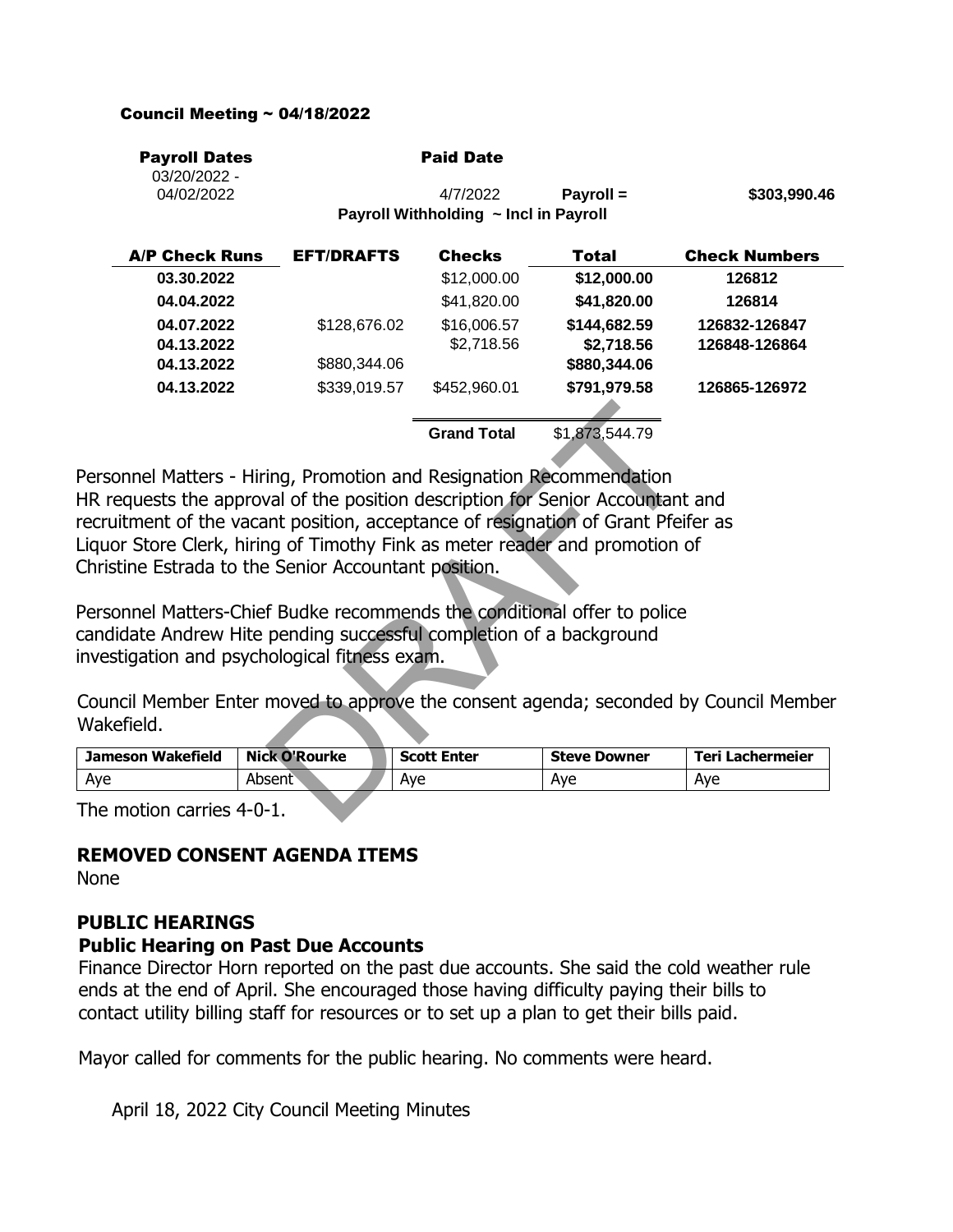Council Member Downer urged people to reach out for assistance that is available.

### **PUBLIC HEARING APRIL 18, 2022**

|                                |                     |                | <b>DESCRIPTI</b> |
|--------------------------------|---------------------|----------------|------------------|
| <b>PROPERTY ID</b>             | <b>ADDRESS</b>      | <b>AMOUNT*</b> | <b>ON</b>        |
| 103-123-003080                 | 2006 Goldfinch Dr   | \$620.20       | Utilities        |
| 103-163-002010                 | 1800 11th Street NE | \$231.59       | <b>Utilities</b> |
| 103-500-202402 1414 Pulaski Rd |                     | \$395.80       | <b>Utilities</b> |
|                                |                     |                |                  |

\*Amount plus interest at 6%. A \$40 filing fee has been included in the above amounts in the event they are not paid in full by November 30, 2022.

Council Member Downer moved to certify the list of past due accounts to the tax roll; seconded by Council Member Enter.

| Jameson Wakefield | Nick O'Rourke | <b>Scott Enter</b> | <b>Steve Downer</b> | Teri Lachermeier |
|-------------------|---------------|--------------------|---------------------|------------------|
| Aye               | Absent        | Aye                | Ave                 | Aye              |

The motion carries 4-0-1.

### **OLD BUSINESS**

### 9(1) **Heritage Preservation - City of Buffalo**

Community Planning and Economic Development Director Kelly said he is asking the Council for direction on heritage preservation in Buffalo. He presented potential options for heritage preservation in Buffalo. Pros and cons were were offered for both Heritage Preservation Commission (HPC) and Heritage Preservation Advisory Board (HPAB). Finance Enter.<br>
Scott Enter Steve Downer<br>
Steve Downer<br>
Steve Downer<br>
Steve Downer<br>
Don-<br>
-1.<br>
Don-City of Buffalo<br>
In Buffalo.<br>
The Development Director Kelly said he is a<br>
in heritage preservation in Buffalo.<br>
Heritage P

## **Potential Options for Heritage Preservation in Buffalo:**

- 1. Heritage Preservation Commission (HPC)
	- o Program works in partnership with Minnesota State Historic Preservation Office (SHPO)
	- o Potential **Pro's**:
		- Access to considerable tax credits/grant funding
			- Federal/State Historic Preservation Tax Incentives
			- Building reuse studies
			- Historic preservation plans
			- Cultural landscape plans
		- Education & technical assistance through SHPO
			- SHPO can review redevelopment projects to determine if they comply with federal/state laws as it relates to historic preservation to ensure historic properties are not adversely affected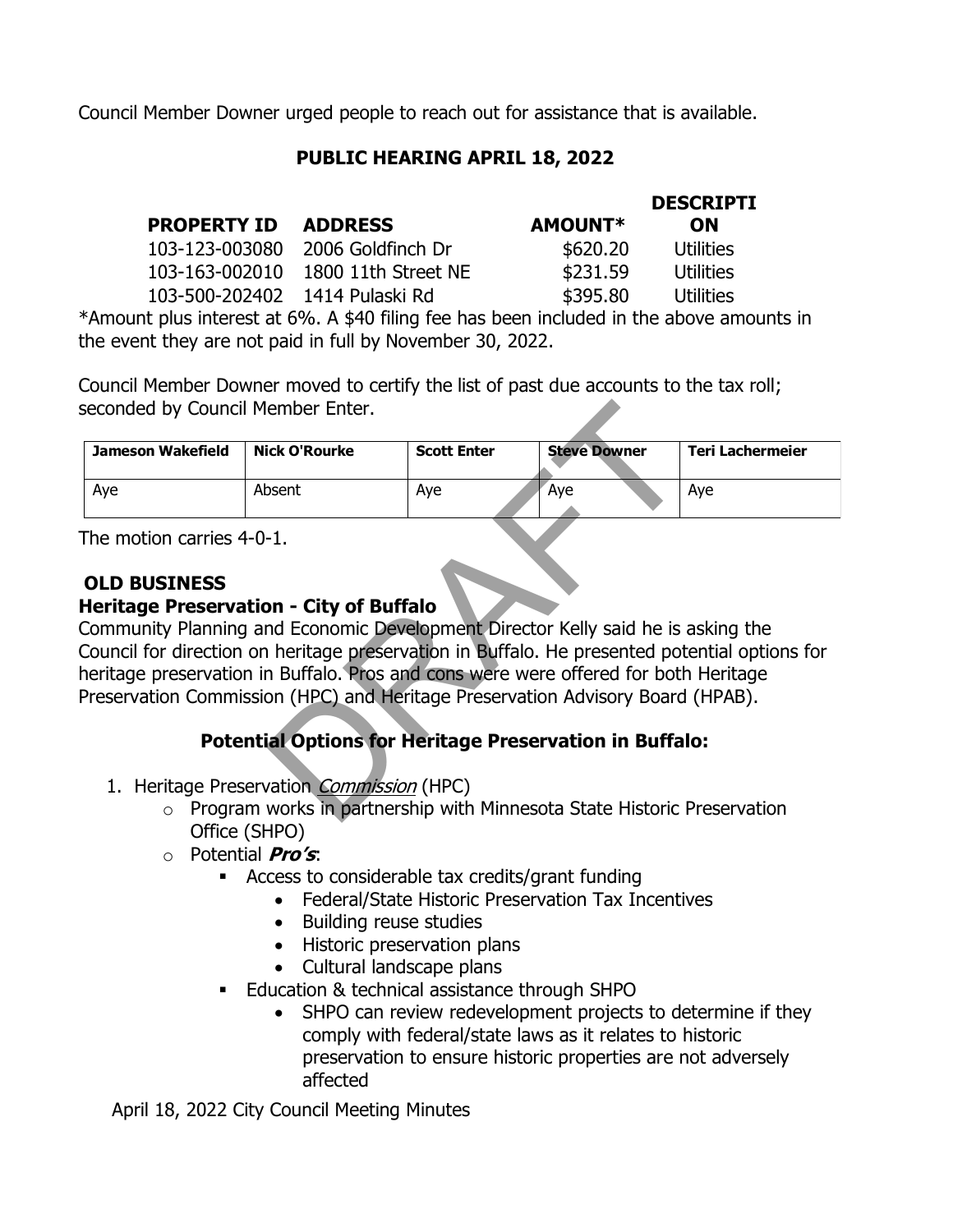- **EXECUTE:** SHPO maintains inventory of historic properties and assists in identifying properties for historic status
- **•** Provides larger recognition of any historic properties in the city
- o Potential **Con's**:
	- Can delay/alter development process of historically designated sites to ensure compliance with established local/state laws relating to preservation of sites
	- **EXEC** Certified Local Government (CLG) entity
		- If adopted, an HPC would need to have substantial "teeth" per State of MN law
			- $\circ$  NOTE: Any decision by the HPC would have ultimately have to be approved of by Council (much like the PC)
	- **EXPLEM** If a property is deemed historic/significant by the HPC, the restrictions on its development would remain with the property owner (and not the owner itself) which could disincentivize redevelopment of a property
		- NOTE: The restrictions on a property would be removed if the building is demolished however
	- Can prove to be more expensive in the long run to redevelop a building using historically significant materials (without grant assistance)
- 2. Heritage Preservation Advisory Board (HPAB)
	- $\circ$  City advisory board with a dedicated staff liaison
	- o Potential **Pro's**:
		- **EXEC** Already codified per Sec. 2-130:
- "Purpose. The purpose of the board shall be to identify buildings, land, areas, or districts which are determined by the board to possess particular cultural or educational value and shall promote the designation of heritage preservation sites." The property<br>
its development would remain with the property over<br>
e owner itself) which could disincentivize redevelopr<br>
operty<br>
• NOTE: The restrictions on a property would be<br>
building is demolished however<br>
in prove to
	- Greater flexibility in the role of the board as it relates to heritage preservation
		- By-laws would have to be approved of by Council, but board members would work to make this board "their own"
			- $\circ$  NOTE: This board could submit recommendations to the Council much like the HPC, but would likely not have the same amount of control
	- Could incorporate and suggest various programs
		- Century-home designation; local landmark designation; etc.
	- Citizens have sought to fill this board in earnest over the last few years, and applications for this have been submitted
	- Albeit minor, a HPAB would remain an unpaid board position (unlike a PC which is a CLG entity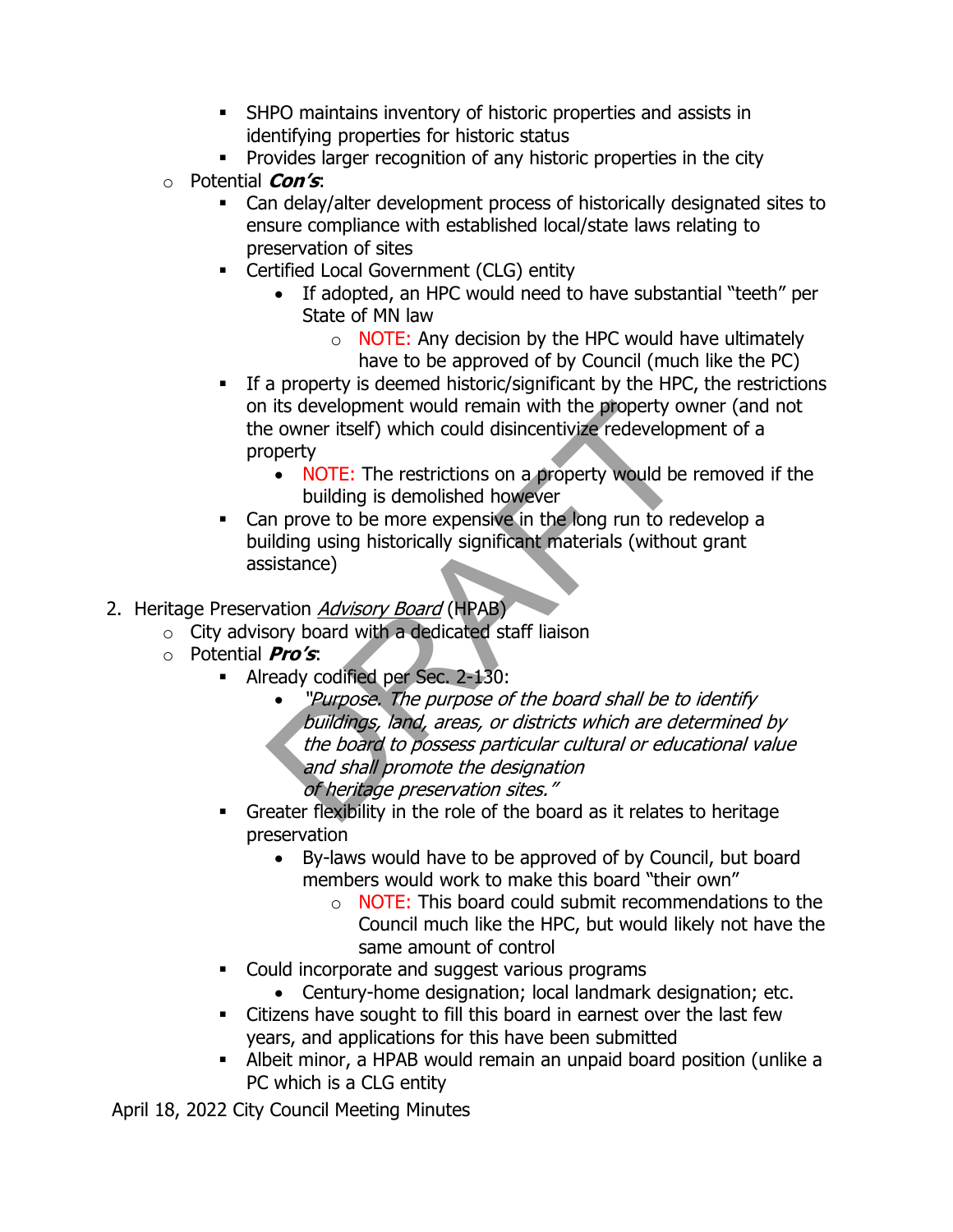- Would not hamper redevelopment efforts in comparison to a HPC; no binding status tied to the land/building
- o Potential **Con's**:
	- Potential for resident's concerns specific to heritage preservation to be minimized (as compared to a HPC that has its rights entrusted by the statute)
	- **•** Greater potential for board changeover
	- **EXECO EXECOCES** to heritage preservation funds for redevelopment that otherwise could be available
	- No formal assistance offered by SHPO/formal heritage preservation specialists
	- Lack of formal review as it relates to heritage preservation during large-scale construction projects
	- **•** Potential for lack of recognition of historically significant sites by state/federal agencies (aside from National Register of Historic Places status)

Kelly asked the Council which route, if any, he should take on the matter.

Mayor said that after the workshop with the representative from the Minnesota State Historic Preservation Office she likes the idea of having a board. She noted the interested residents that have applied.

Council Member Enter said the last thing he wants to do is hinder future construction over something that might be of significance today but might not be in a hundred years. He is concerned about putting something in writing and mentioned other cities where their downtown is defunct because of regulations. He would like to see a subcommittee under the Planning Committee. He asked the question of what we have in Buffalo that we truly want to keep for a long period of time, such as 50-100 years. He likes the idea of them reporting to the Planning Commission. re-scale construction projects<br>tential for lack of recognition of historically significa<br>ate/federal agencies (aside from National Register o<br>atus)<br>I which route, if any, he should take on the matter.<br>he workshop with the

Mayor clarified if this would be a separate board on its own. Kelly said yes. Council Member Enter feels the Heritage Board and Planning Commission need to work hand in hand. Kelly said that with the board there is more flexibility.

Council Member Wakefield said we have old buildings, but we don't have major sections of town that this would pertain to. He feels that downtown will be multiple uses and with a commission that will constrain what people can do with their buildings. They will want to renovate for retail purposes. He feels the board is a better fit.

Council Member Downer also feels the board is a better fit for Buffalo. He asked who the board would report to and how do we determine that. Mayor said a simple start is where to begin.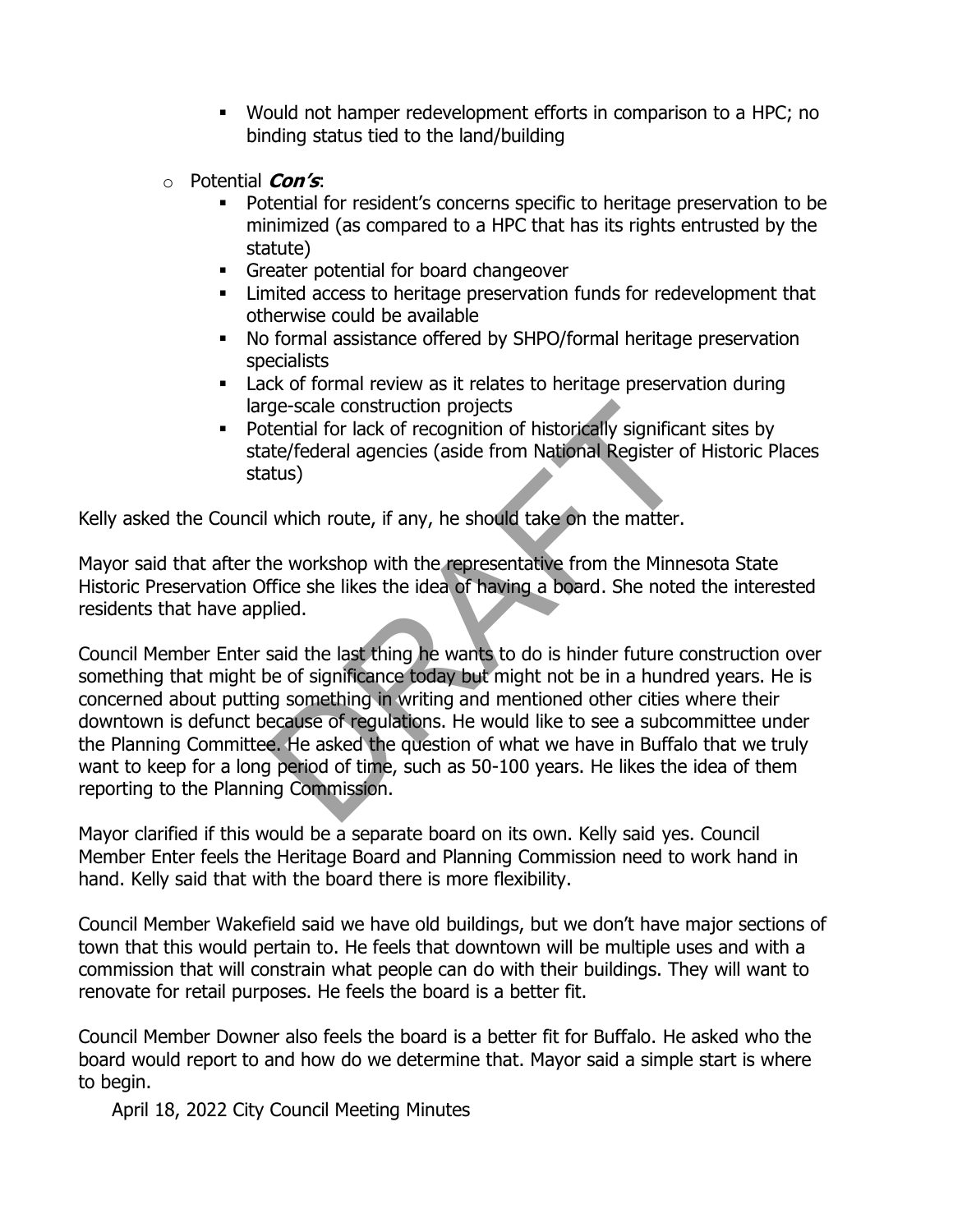Mayor said direction has now been given to staff. Kelly said he will reach out to interested applicants and advertise to fill the rest of the board. Once the board is filled a meeting will be scheduled.

### 9(2) **Buffalo's Aquifer and Drought**

Water Superintendent Hesse reviewed the aquifer and recharging. She shared a picture of our five wells and how each of their flow paths go for one, five and ten-years. With the lack of moisture in 2021, the one-year flow path doesn't exist, and we are starting to see affects of last year's drought. Staff will begin tracking the aquifer more frequently. She encouraged residents to be mindful of their watering habits.

### 9(3) **Even/Odd Ordinance Lawn Watering Hour Adjustment**

Water Superintendent Hesse said City Code Sec. 16-2 states watering is allowed between the hours of 11:00 AM-5:00 PM. Staff has received public feedback and believes it would be beneficial to change the watering hours to 7:00 AM-7:00 PM.

| be beneficial to change the watering hours to 7:00 AM-7:00 PM.          |               |                    |                     | Water Superintendent Hesse said City Code Sec. 16-2 states watering is allowed between<br>the hours of 11:00 AM-5:00 PM. Staff has received public feedback and believes it would |
|-------------------------------------------------------------------------|---------------|--------------------|---------------------|-----------------------------------------------------------------------------------------------------------------------------------------------------------------------------------|
|                                                                         |               |                    |                     | Council Member Enter moved to call for a hearing on May 2, 2022 to amend City Code Sec.                                                                                           |
| 16-2 Conservations Measures, seconded by Council Member Downer.         |               |                    |                     |                                                                                                                                                                                   |
| regarding the exemption.                                                |               |                    |                     | Council Member Downer asked about new seed/sod. Hesse said that there is a 30-day<br>exemption. Residents will contact the Water Department and staff will meet with residents    |
| <b>Jameson Wakefield</b>                                                | Nick O'Rourke | <b>Scott Enter</b> | <b>Steve Downer</b> | <b>Teri Lachermeier</b>                                                                                                                                                           |
| Aye                                                                     | Absent        | Aye                | Aye                 | Aye                                                                                                                                                                               |
| The motion carries 4-0-1.                                               |               |                    |                     |                                                                                                                                                                                   |
| Wild Marsh Golf Course Update and Approval of Extension of Closing Date |               |                    |                     | Administrator Bodin reviewed that the Council had agreed to the purchase agreement and<br>the short-term lease. BRB Golf Management is engaged with the bank and SBA lenders      |

### 9(4) **Wild Marsh Golf Course Update and Approval of Extension of Closing Date**

Administrator Bodin reviewed that the Council had agreed to the purchase agreement and the short-term lease. BRB Golf Management is engaged with the bank and SBA lenders who have provided terms for financing and are completing their underwriting and approval process. The buyer's counsel expects to have firm guidance on timing for that approval in the next few days and anticipate providing the City a proposed purchase agreement amendment extending the due diligence date for completion as financing (as well as the date for the seller's completion of certain repairs/improvements required by the agreement).

Under the current purchase agreement terms, closing would occur on or before June 3 but BRB has the right to extend the due diligence period for 30 days by depositing \$10,000 in non-refundable earnest money. That would extend closing to July 3.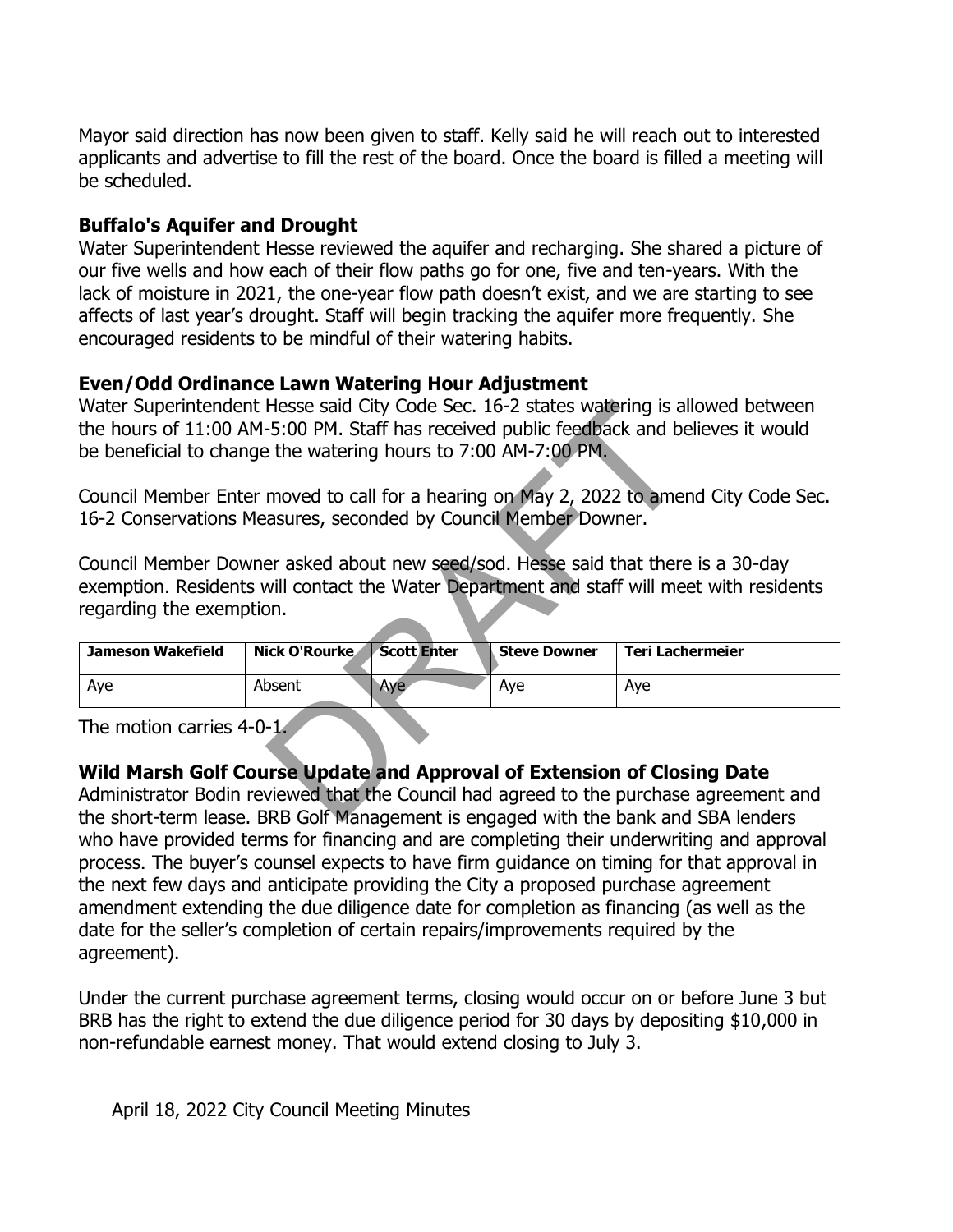It is recommended that the City Council approve the extension of the purchase agreement as proposed and ask for the \$10,000 in hard earnest money. When closing occurs that \$10,000 would be part of the closing funds. If the closing falls through the earnest money would stay with the City. This is not unusual for an SBA loan as far as length of time.

Council Member Wakefield moved approval of extending the purchase agreement as proposed and to ask for the \$10,000 in hard earnest money, seconded by Council Member Downer.

| Jameson Wakefield | Nick O'Rourke | <b>Scott Enter</b> | <b>Steve Downer</b> | Teri Lachermeier |
|-------------------|---------------|--------------------|---------------------|------------------|
| Aye               | Absent        | Ave                | Ave                 | Ave              |

The motion carries 4-0-1.

### **NEW BUSINESS**

# **Planning Commission Matters**

### **Buffalo Dental, Zoning Amendment, 1000 HWY 25 S, PID 103-500-323203**

Council Member Wakefield reviewed the Planning Commission recommendations for Buffalo Dental Zoning Amendment. It is currently zoned A-1 Agriculture and they requested rezoning to B-2 Limited Business District. The Planning Commission voted in favor of the rezoning per NAC report File 137.03 - 22.06, dated April 4, 2022. on Matters<br>
ing Amendment, 1000 HWY 25 S, PID 103-50<br>
frield reviewed the Planning Commission recommen<br>
Amendment. It is currently zoned A-1 Agriculture a<br>
B-2 Limited Business District. The Planning Commis<br>
per NAC report

Council Member Enter moved approval of the zoning amendment for Buffalo Dental located at 1000 Hwy 25 S per NAC report File 137.03 - 22.06, dated April 4, 2022, seconded by Council Member Wakefield.

| <b>Jameson Wakefield</b> | Nick O'Rourke | <b>Scott Enter</b> | <b>Steve Downer</b> | Teri Lachermeier |
|--------------------------|---------------|--------------------|---------------------|------------------|
| Aye                      | Absent        | Aye                | Ave                 | Ave              |

The motion carries 4-0-1.

Council Member Wakefield mentioned that the Planning Commission tabled a preliminary plat and PUD on CR 12 and Lake Boulevard.

### **PCS Agreement & Overview**

Utilities and IT Director Meuseburger reviewed the Paumen Computer Services (PCS) position with the City. He noted that it was a strategic goal of the city to rebuild the internal MIS team. He stated that Jay Bares has been an integral part of our MIS team.

Council was supportive of bringing Bares onto the MIS team as a city employee.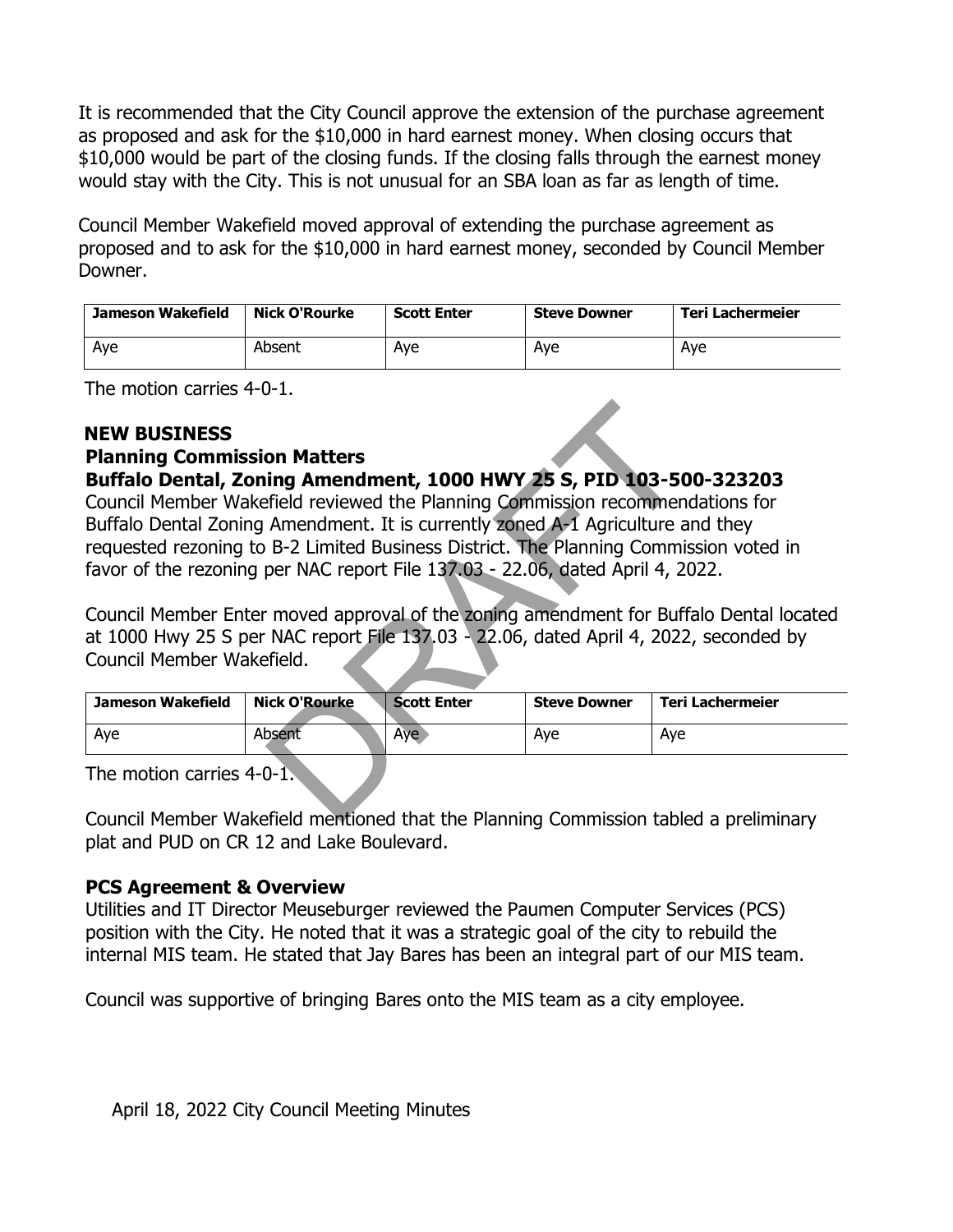Council Member Downer moved to approve of the PCS Agreement, seconded by Council Member Wakefield.

| Jameson Wakefield | Nick O'Rourke | <b>Scott Enter</b> | <b>Steve Downer</b> | Teri Lachermeier |
|-------------------|---------------|--------------------|---------------------|------------------|
| Aye               | Absent        | Aye                | Ave                 | Ave              |

The motion carries 4-0-1.

### 10(3) **Authorization to Order 2023 Street Plow Chassis**

Administrator Bodin reported that staff feels it is time to abandon the use of the 2009 IH truck. It is in constant need of repair and the engine is bad. Repairs have cost \$12,000 so far this year and parts are no longer made.

Street Superintendent Kotilinek has received a quote from Boyer who currently carries the state contract, to put in an order for a 2023 delivery of a 2024 chassis if ordered now. No down payment is required, but an order will allow the equipment order to be placed and the chassis can be built. Example In an order for a 2023 delivery of a 2024 chassis if a<br>ired, but an order will allow the equipment order to<br>iired, but an order will allow the equipment order to<br>ilt.<br>Department be allowed to swap the 2023 planned<br>

Kotilinek requests the Department be allowed to swap the 2023 planned purchase for a full-size loader with the 2024 truck replacement.

Council Member Enter moved approval of the swap for the 2023 planned loader with the 2024 planned truck replacement, motion seconded by Council Member Downer.

| Jameson Wakefield | Nick O'Rourke | <b>Scott Enter</b> | <b>Steve Downer</b> | Teri Lachermeier |
|-------------------|---------------|--------------------|---------------------|------------------|
| Aye               | Absent        | Aye                | Aye                 | Ave              |

The motion carries 4-0-1.

### **USIC Agreement for Locating Service**

Utilities and IT Director Muesburger reviewed the current process of locations. He stated this agreement offers locating service full time eliminating the need for a full-time employee. This will supplement fiber and electric locations. Water and wastewater locating will continue to be handled by the Water Department. The contract is in the best interest of the City. It saves on staff overtime and will help operations move much smoother by not pulling current employees off other jobs. The agreement will go into effect in May and go through Thanksgiving. This agreement is more cost effective than a full-time employee. Liabilities are incorporated into the contract.

Council Member Enter moved approval of the Facilities Locating and Marking Service Contract with USIC, Council Member Downer seconded the motion.